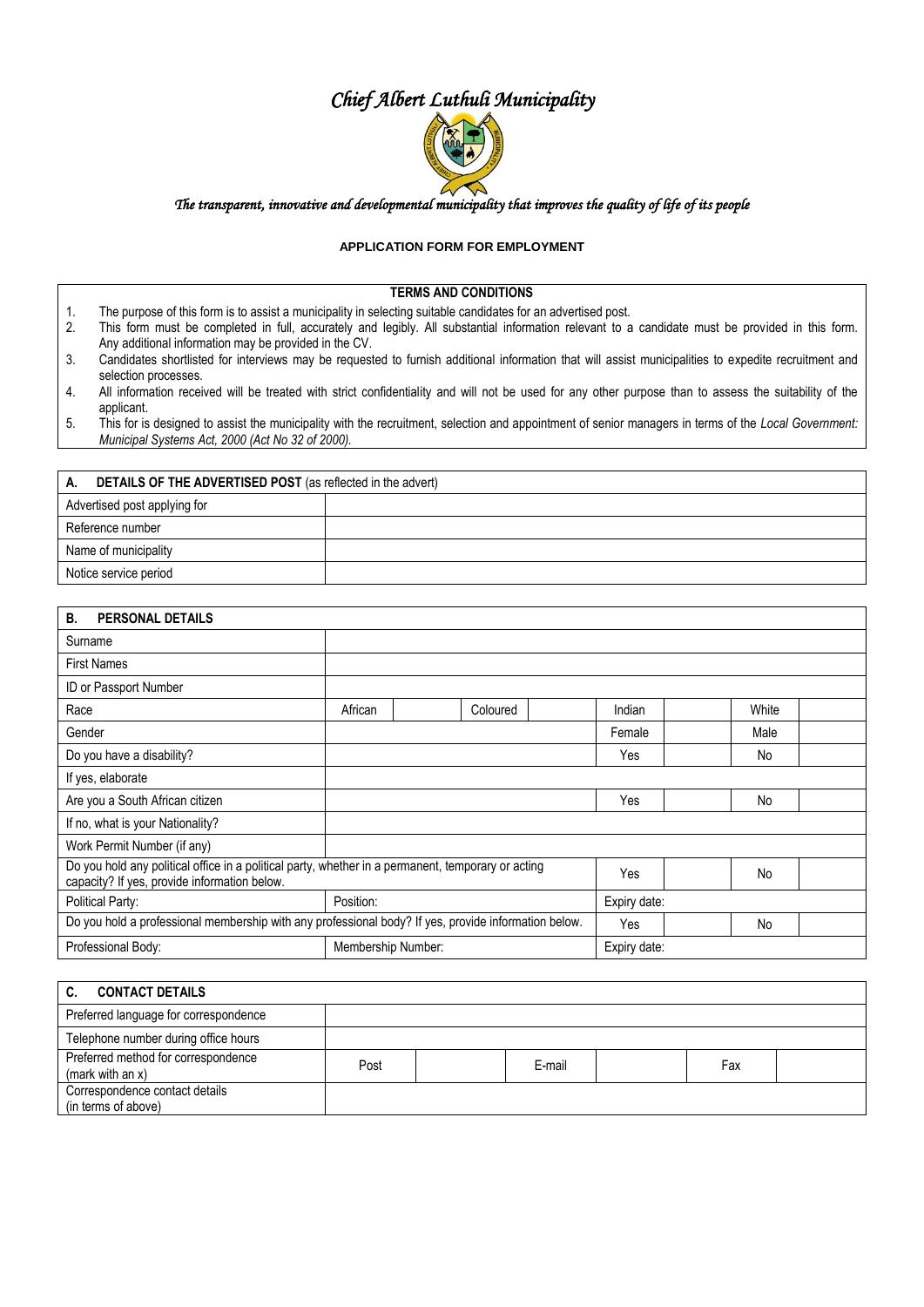| D. | <b>QUALIFICATIONS</b> (Additional information may be provided in your CV) |                       |                                       |               |  |  |
|----|---------------------------------------------------------------------------|-----------------------|---------------------------------------|---------------|--|--|
|    | Name of School / Technical College                                        |                       | <b>Highest Qualification Obtained</b> | Year Obtained |  |  |
|    |                                                                           |                       |                                       |               |  |  |
|    | Name of Institution                                                       | Name of Qualification | <b>NQF Level</b>                      | Year Obtained |  |  |
|    |                                                                           |                       |                                       |               |  |  |
|    |                                                                           |                       |                                       |               |  |  |

| Е.<br><b>WORK EXPERIENCE</b> (Additional information may be provided in your CV)                                               |          |           |    |           |    |                    |  |
|--------------------------------------------------------------------------------------------------------------------------------|----------|-----------|----|-----------|----|--------------------|--|
| Employer (starting with the most recent)                                                                                       | Position | From      |    | To        |    | Reason for leaving |  |
|                                                                                                                                |          | <b>MM</b> | YY | <b>MM</b> | YY |                    |  |
|                                                                                                                                |          |           |    |           |    |                    |  |
|                                                                                                                                |          |           |    |           |    |                    |  |
|                                                                                                                                |          |           |    |           |    |                    |  |
|                                                                                                                                |          |           |    |           |    |                    |  |
| If you were previously employed in Local Government, indicate whether any condition exists that<br>prevents your re-employment |          |           |    | Yes       |    | No                 |  |
| If yes, provide the name of the previous employing municipality                                                                |          |           |    |           |    |                    |  |

| <b>DISCIPLINARY RECORD</b>                                                                                                                                |  |     |  |    |  |
|-----------------------------------------------------------------------------------------------------------------------------------------------------------|--|-----|--|----|--|
| Have you been dismissed for misconduct on or after 5 July 2011?                                                                                           |  |     |  | No |  |
| If yes, name of municipality/institution                                                                                                                  |  |     |  |    |  |
| Type of misconduct / transgression                                                                                                                        |  |     |  |    |  |
| Date of resignation / Disciplinary case finalised                                                                                                         |  |     |  |    |  |
| Award / sanction                                                                                                                                          |  |     |  |    |  |
| Did you resign from your job on or after 5 July 2011 pending finalisation of the disciplinary proceedings?<br>If yes, provide details on a separate sheet |  | Yes |  | No |  |

| <b>CRIMINAL RECORD</b><br>G.                                                                                                                                          |  |  |    |  |
|-----------------------------------------------------------------------------------------------------------------------------------------------------------------------|--|--|----|--|
| Were you convicted of a criminal offence involving financial misconduct, fraud or corruption on or after 5<br>July 2011? If yes, provide details on a separate sheet. |  |  | No |  |
| If yes, type of criminal act                                                                                                                                          |  |  |    |  |
| Date criminal case finalised                                                                                                                                          |  |  |    |  |
| Outcome / Judgement                                                                                                                                                   |  |  |    |  |

| Н. | <b>REFERENCE</b> |              |                                    |                  |                |
|----|------------------|--------------|------------------------------------|------------------|----------------|
|    | Name of Referee  | Relationship | Telephone number<br>(office hours) | Cellphone number | E-mail address |
|    |                  |              |                                    |                  |                |
|    |                  |              |                                    |                  |                |
|    |                  |              |                                    |                  |                |
|    |                  |              |                                    |                  |                |

## **I. DECLARATION**

*I hereby declare that all the information provided in this application and any attachments in support thereof is to the best of my knowledge true and correct. I understand that any misrepresentation or failure to disclose any information may lead to my disqualification or termination of my employment contract, if appointed.*

**Signature Date**

12/08/2014/FSM/es